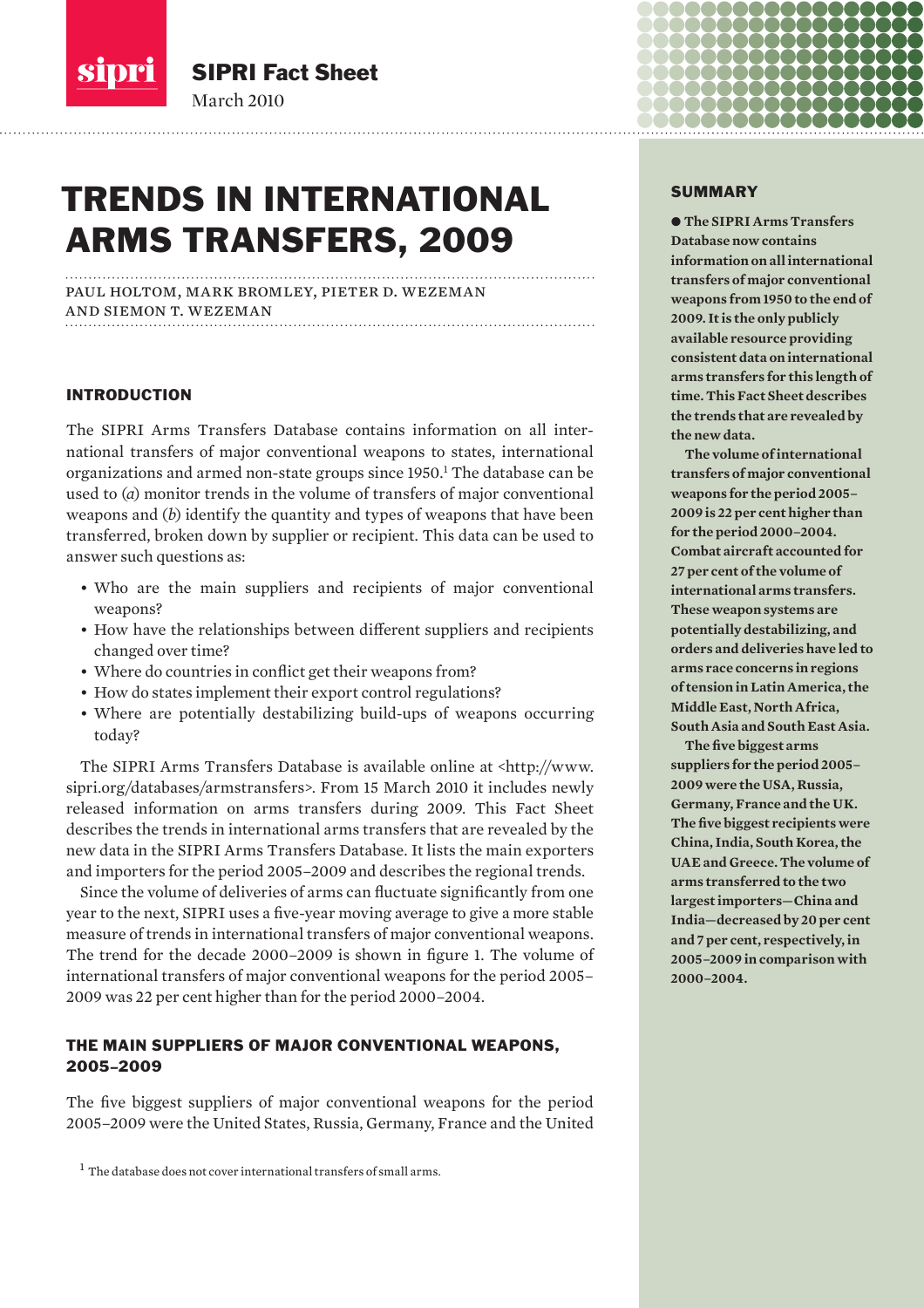## 2 SIPRI FACT SHEET